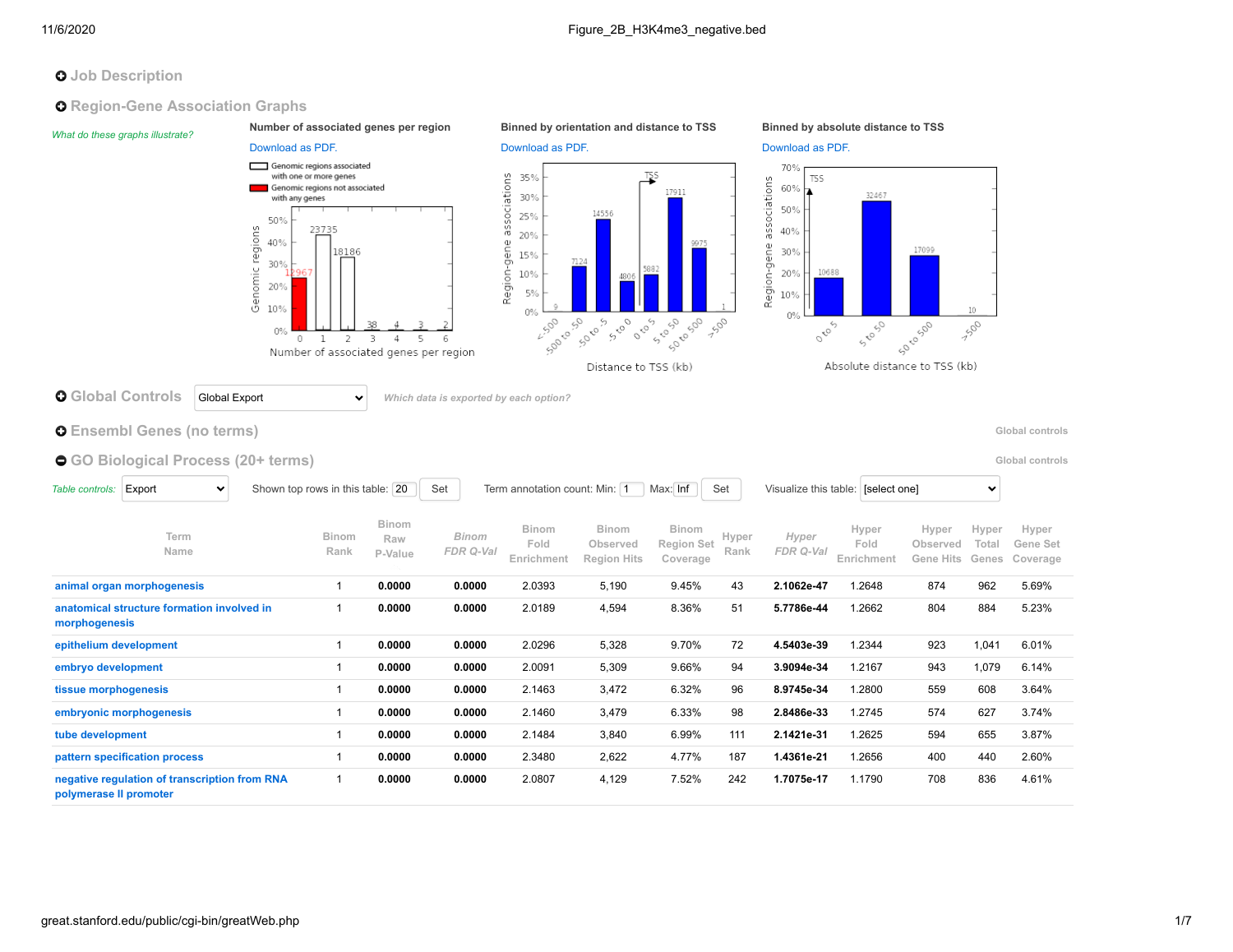| Term<br>Name                                          | <b>Binom</b><br>Rank | <b>Binom</b><br>Raw<br>P-Value | <b>Binom</b><br>FDR Q-Val | <b>Binom</b><br>Fold<br>Enrichment | <b>Binom</b><br>Observed<br><b>Region Hits</b> | <b>Binom</b><br><b>Region Set</b><br>Coverage | Hyper<br>Rank | Hyper<br>FDR Q-Val | Hyper<br>Fold<br>Enrichment | Hyper<br>Observed<br><b>Gene Hits</b> | Hyper<br>Total<br>Genes | Hyper<br>Gene Set<br>Coverage |
|-------------------------------------------------------|----------------------|--------------------------------|---------------------------|------------------------------------|------------------------------------------------|-----------------------------------------------|---------------|--------------------|-----------------------------|---------------------------------------|-------------------------|-------------------------------|
| embryo development ending in birth or egg<br>hatching | 166                  | 6.9169e-323                    | 5.4545e-321               | 2.0366                             | 3,497                                          | 6.37%                                         | 274           | 8.9678e-16         | 1.1826                      | 615                                   | 724                     | 4.00%                         |
| chordate embryonic development                        | 167                  | 1.2712e-320                    | 9.9643e-319               | 2.0376                             | 3,469                                          | 6.31%                                         | 271           | 7.1148e-16         | 1.1841                      | 609                                   | 716                     | 3.96%                         |
| morphogenesis of an epithelium                        | 173                  | 3.8931e-309                    | 2.9457e-307               | 2.1689                             | 2,902                                          | 5.28%                                         | 136           | 4.8958e-27         | 1.2776                      | 457                                   | 498                     | 2.97%                         |
| regionalization                                       | 177                  | 5.2691e-293                    | 3.8968e-291               | 2.4473                             | 2,153                                          | 3.92%                                         | 206           | 3.7245e-20         | 1.2870                      | 318                                   | 344                     | 2.07%                         |
| transcription from RNA polymerase II promoter         | 178                  | 2.0853e-292                    | 1.5335e-290               | 2.1043                             | 2,942                                          | 5.36%                                         | 171           | 1.2477e-23         | 1.2450                      | 516                                   | 577                     | 3.36%                         |
| embryonic organ development                           | 179                  | 6.4136e-292                    | 4.6902e-290               | 2.1729                             | 2,733                                          | 4.97%                                         | 167           | 2.8454e-24         | 1.2669                      | 445                                   | 489                     | 2.90%                         |
| tube morphogenesis                                    | 184                  | 2.5089e-288                    | 1.7849e-286               | 2.2562                             | 2,491                                          | 4.53%                                         | 176           | 4.6166e-23         | 1.2864                      | 365                                   | 395                     | 2.38%                         |
| skeletal system development                           | 191                  | 5.2037e-266                    | 3.5663e-264               | 2.1594                             | 2,530                                          | 4.61%                                         | 165           | 1.7510e-24         | 1.2747                      | 423                                   | 462                     | 2.75%                         |
| cell morphogenesis involved in differentiation        | 196                  | 3.9151e-260                    | 2.6147e-258               | 2.0324                             | 2,849                                          | 5.19%                                         | 95            | 4.6168e-34         | 1.3073                      | 462                                   | 492                     | 3.01%                         |
| gland development                                     | 204                  | 2.3350e-251                    | 1.4983e-249               | 2.0904                             | 2,577                                          | 4.69%                                         | 211           | 7.3255e-20         | 1.2506                      | 415                                   | 462                     | 2.70%                         |
| epithelial cell differentiation                       | 206                  | 4.3925e-248                    | 2.7912e-246               | 2.0361                             | 2,708                                          | 4.93%                                         | 223           | 1.6409e-18         | 1.2255                      | 478                                   | 543                     | 3.11%                         |

The test set of 54,935 genomic regions picked 15,368 (72%) of all 21,395 genes.<br>*GO Biological Process* has 13,090 terms covering 17,925 (84%) of all 21,395 genes, and 1,163,819 term - gene associations.<br>13,090 ontology te

● [GO Cellular Component](https://great-help.atlassian.net/wiki/spaces/GREAT/Gene+Ontology) (19 terms) **Bloom Component** (19 terms)

| Export<br>Table controls:<br>$\checkmark$ | Shown top rows in this table: 20 |                                | Set                              | Term annotation count: Min: 1      |                                                | Max: Inf                               | Set           |                    | Visualize this table: [select one] |                                       | $\checkmark$            |                               |
|-------------------------------------------|----------------------------------|--------------------------------|----------------------------------|------------------------------------|------------------------------------------------|----------------------------------------|---------------|--------------------|------------------------------------|---------------------------------------|-------------------------|-------------------------------|
| Term<br>Name                              | <b>Binom</b><br>Rank             | <b>Binom</b><br>Raw<br>P-Value | <b>Binom</b><br><b>FDR Q-Val</b> | <b>Binom</b><br>Fold<br>Enrichment | <b>Binom</b><br>Observed<br><b>Region Hits</b> | Binom<br><b>Region Set</b><br>Coverage | Hyper<br>Rank | Hyper<br>FDR Q-Val | Hyper<br>Fold<br>Enrichment        | Hyper<br>Observed<br><b>Gene Hits</b> | Hyper<br>Total<br>Genes | Hyper<br>Gene Set<br>Coverage |
| cell-cell adherens junction               | 95                               | 1.3105e-74                     | 2.3367e-73                       | 2.3108                             | 612                                            | 1.11%                                  | 121           | 2.6806e-6          | 1.2927                             | 91                                    | 98                      | 0.59%                         |
| ruffle membrane                           | 120                              | 2.5686e-50                     | 3.6260e-49                       | 2.2378                             | 437                                            | 0.80%                                  | 172           | 1.4474e-3          | 1.2394                             | 73                                    | 82                      | 0.48%                         |
| stress fiber                              | 124                              | 6.0020e-49                     | 8.1995e-48                       | 2.4040                             | 366                                            | 0.67%                                  | 176           | 1.7118e-3          | 1.2637                             | 59                                    | 65                      | 0.38%                         |
| actin filament bundle                     | 126                              | 7.2958e-49                     | 9.8088e-48                       | 2.3022                             | 399                                            | 0.73%                                  | 159           | 2.6547e-4          | 1.2778                             | 67                                    | 73                      | 0.44%                         |
| actomyosin                                | 138                              | 1.2346e-45                     | 1.5156e-44                       | 2.2171                             | 403                                            | 0.73%                                  | 152           | 1.3036e-4          | 1.2823                             | 70                                    | 76                      | 0.46%                         |
| transcriptional repressor complex         | 152                              | 1.2464e-41                     | 1.3891e-40                       | 2.0476                             | 441                                            | 0.80%                                  | 218           | 2.1950e-2          | 1.1842                             | 74                                    | 87                      | 0.48%                         |
| cortical cytoskeleton                     | 157                              | 2.0625e-39                     | 2.2254e-38                       | 2.0142                             | 434                                            | 0.79%                                  | 162           | 5.3778e-4          | 1.2409                             | 82                                    | 92                      | 0.53%                         |
| cortical actin cytoskeleton               | 176                              | 9.2662e-34                     | 8.9187e-33                       | 2.1411                             | 318                                            | 0.58%                                  | 199           | 6.6614e-3          | 1.2399                             | 57                                    | 64                      | 0.37%                         |
| <b>MHC protein complex</b>                | 192                              | 1.8324e-26                     | 1.6167e-25                       | 4.2324                             | 83                                             | 0.15%                                  | 220           | 2.8428e-2          | 1.3342                             | 23                                    | 24                      | 0.15%                         |
| <b>PcG protein complex</b>                | 210                              | 2.9334e-23                     | 2.3663e-22                       | 2.1438                             | 213                                            | 0.39%                                  | 203           | 1.0055e-2          | 1.2711                             | 42                                    | 46                      | 0.27%                         |
| dendritic shaft                           | 219                              | 5.8754e-22                     | 4.5447e-21                       | 2.1174                             | 206                                            | 0.37%                                  | 166           | 7.5573e-4          | 1.3546                             | 36                                    | 37                      | 0.23%                         |
| excitatory synapse                        | 238                              | 1.0714e-17                     | 7.6257e-17                       | 2.1930                             | 150                                            | 0.27%                                  | 217           | 2.1474e-2          | 1.3365                             | 24                                    | 25                      | 0.16%                         |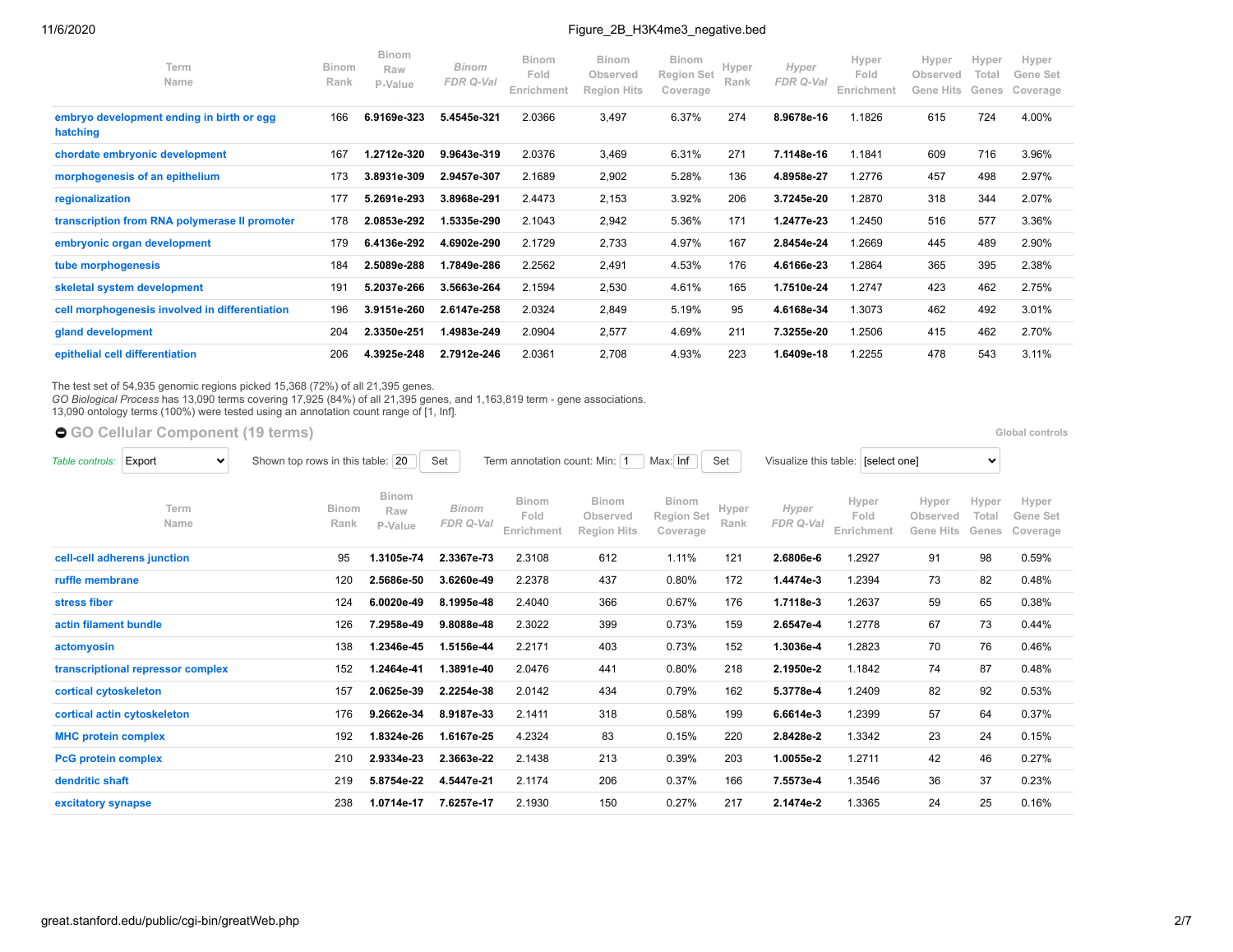| Term<br>Name            | <b>Binom</b><br>Rank | <b>Binom</b><br>Raw<br>P-Value | <b>Binom</b><br>FDR Q-Val | <b>Binom</b><br>Fold<br>Enrichment | <b>Binom</b><br>Observed<br><b>Region Hits</b> | <b>Binom</b><br><b>Region Set</b><br>Coverage | Hyper<br>Rank | Hyper<br>FDR Q-Val | Hyper<br>Fold<br>Enrichment | Hyper<br>Observed<br>Gene<br>Hits | Hyper<br>Total<br>Genes | Hyper<br>Gene Set<br>Coverage |
|-------------------------|----------------------|--------------------------------|---------------------------|------------------------------------|------------------------------------------------|-----------------------------------------------|---------------|--------------------|-----------------------------|-----------------------------------|-------------------------|-------------------------------|
| desmosome               | 239                  | 5025e-17.                      | 1.0649e-16                | 2.2459                             | 141                                            | 0.26%                                         | 201           | 9.5157e-3          | 1.3425                      | 27                                | 28                      | 0.18%                         |
| compact myelin          | 266                  | .3256e-14                      | 8.4419e-14                | 2.4128                             | 99                                             | 0.18%                                         | 224           | 3.7896e-2          | 1.3922                      | 16                                | 16                      | 0.10%                         |
| costamere               | 267                  | -4936e-14.                     | 9.4761e-14                | 2.1505                             | 126                                            | 0.23%                                         | 205           | 1.1009e-2          | 1.3922                      | 20                                | 20                      | 0.13%                         |
| lamellipodium membrane  | 274                  | 5.2168e-14                     | 3.2253e-13                | 2.1481                             | 121                                            | 0.22%                                         | 222           | 3.7757e-2          | 1.3316                      | 22                                | 23                      | 0.14%                         |
| paranode region of axon | 279                  | 8.4665e-14                     | 5.1406e-13                | 2.3370                             | 99                                             | 0.18%                                         | 224           | 3.7896e-2          | 1.3922                      | 16                                | 16                      | 0.10%                         |
| myosin II complex       | 313                  | 0454e-10.                      | 5.6577e-10                | 2.0349                             | 101                                            | 0.18%                                         | 236           | 4.7527e-2          | 1.3289                      | 21                                | 22                      | 0.14%                         |
| Golgi medial cisterna   | 343                  | 2.2340e-9                      | 1.1033e-8                 | 2.5061                             | 55                                             | 0.10%                                         | 224           | 3.7896e-2          | 1.3922                      | 16                                | 16                      | 0.10%                         |

The test set of 54,935 genomic regions picked 15,368 (72%) of all 21,395 genes.<br>*GO Cellular Component* has 1,694 terms covering 19,074 (89%) of all 21,395 genes, and 371,380 term - gene associations.<br>1,694 ontology terms

● [GO Molecular Function](https://great-help.atlassian.net/wiki/spaces/GREAT/Gene+Ontology) (20+ terms) **Blooman Controls and Controls and Controls Clobal controls <b>Global controls** 

| Table controls:      | Export<br>$\checkmark$                                                                                                |                      | Shown top rows in this table: 20 | Set                       | Term annotation count: Min: 1 |                                         | Max: Inf                                      | Set            | Visualize this table: [select one] |                             |                                       | $\checkmark$            |                               |
|----------------------|-----------------------------------------------------------------------------------------------------------------------|----------------------|----------------------------------|---------------------------|-------------------------------|-----------------------------------------|-----------------------------------------------|----------------|------------------------------------|-----------------------------|---------------------------------------|-------------------------|-------------------------------|
|                      | Term<br>Name                                                                                                          | <b>Binom</b><br>Rank | Binom<br>Raw<br>P-Value          | <b>Binom</b><br>FDR Q-Val | Binom<br>Fold<br>Enrichment   | Binom<br>Observed<br><b>Region Hits</b> | <b>Binom</b><br><b>Region Set</b><br>Coverage | Hyper<br>Rank  | Hyper<br>FDR Q-Val                 | Hyper<br>Fold<br>Enrichment | Hyper<br>Observed<br><b>Gene Hits</b> | Hyper<br>Total<br>Genes | Hyper<br>Gene Set<br>Coverage |
| specific DNA binding | transcription regulatory region sequence-                                                                             |                      | 0.0000                           | 0.0000                    | 2.1823                        | 3,941                                   | 7.17%                                         | $\overline{4}$ | 9.3706e-35                         | 1.2625                      | 672                                   | 741                     | 4.37%                         |
|                      | RNA polymerase II transcription factor activity,<br>sequence-specific DNA binding                                     | $\mathbf 1$          | 0.0000                           | 0.0000                    | 2.1573                        | 4,143                                   | 7.54%                                         | 5              | 1.5525e-34                         | 1.2577                      | 692                                   | 766                     | 4.50%                         |
|                      | regulatory region DNA binding                                                                                         |                      | 0.0000                           | 0.0000                    | 2.1434                        | 4,611                                   | 8.39%                                         | 6              | 2.1077e-34                         | 1.2396                      | 796                                   | 894                     | 5.18%                         |
|                      | transcription regulatory region DNA binding                                                                           | $\mathbf 1$          | 0.0000                           | 0.0000                    | 2.1427                        | 4,604                                   | 8.38%                                         | $\overline{7}$ | 2.8375e-34                         | 1.2392                      | 794                                   | 892                     | 5.17%                         |
|                      | sequence-specific DNA binding                                                                                         | $\mathbf 1$          | 0.0000                           | 0.0000                    | 2.1553                        | 5,398                                   | 9.83%                                         | 8              | 5.0528e-33                         | 1.2162                      | 933                                   | 1,068                   | 6.07%                         |
| specific DNA binding | RNA polymerase II regulatory region sequence-                                                                         | $\mathbf{1}$         | 0.0000                           | 0.0000                    | 2.2198                        | 3,572                                   | 6.50%                                         | 9              | 9.8904e-33                         | 1.2691                      | 598                                   | 656                     | 3.89%                         |
| binding              | RNA polymerase II regulatory region DNA                                                                               |                      | 0.0000                           | 0.0000                    | 2.2113                        | 3,579                                   | 6.51%                                         | 10             | 1.7536e-32                         | 1.2675                      | 600                                   | 659                     | 3.90%                         |
| binding              | sequence-specific double-stranded DNA                                                                                 |                      | 0.0000                           | 0.0000                    | 2.1497                        | 4,025                                   | 7.33%                                         | 11             | 8.2288e-31                         | 1.2431                      | 692                                   | 775                     | 4.50%                         |
|                      | double-stranded DNA binding                                                                                           |                      | 0.0000                           | 0.0000                    | 2.0995                        | 4,183                                   | 7.61%                                         | 13             | 1.5865e-27                         | 1.2216                      | 745                                   | 849                     | 4.85%                         |
| specific binding     | transcription factor activity, RNA polymerase II<br>core promoter proximal region sequence-                           | 24                   | 7.0261e-282                      | 1.2094e-279               | 2.2472                        | 2,457                                   | 4.47%                                         | 18             | 8.9338e-24                         | 1.2838                      | 391                                   | 424                     | 2.54%                         |
|                      | transcriptional activator activity, RNA<br>polymerase II transcription regulatory region<br>sequence-specific binding | 25                   | 1.4297e-281                      | 2.3625e-279               | 2.2513                        | 2.445                                   | 4.45%                                         | 12             | 1.4588e-29                         | 1.3122                      | 394                                   | 418                     | 2.56%                         |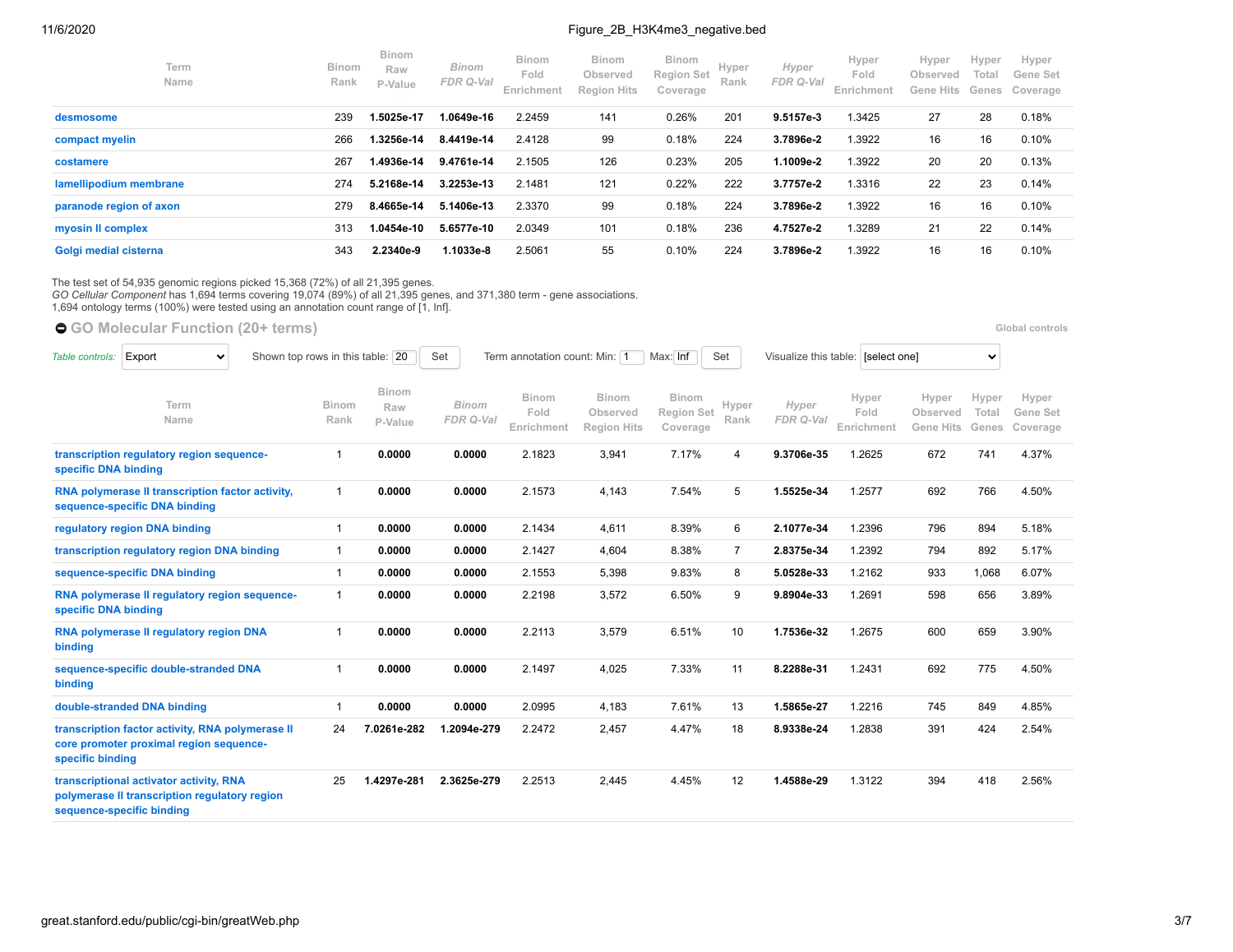| Term<br>Name                                                                                                          | <b>Binom</b><br>Rank | <b>Binom</b><br>Raw<br>P-Value | <b>Binom</b><br>FDR Q-Val | <b>Binom</b><br>Fold<br>Enrichment | <b>Binom</b><br>Observed<br><b>Region Hits</b> | <b>Binom</b><br><b>Region Set</b><br>Coverage | Hyper<br>Rank | Hyper<br>FDR Q-Val | Hyper<br>Fold<br>Enrichment | Hyper<br>Observed<br><b>Gene Hits</b> | Hyper<br>Total<br>Genes | Hyper<br>Gene Set<br>Coverage |
|-----------------------------------------------------------------------------------------------------------------------|----------------------|--------------------------------|---------------------------|------------------------------------|------------------------------------------------|-----------------------------------------------|---------------|--------------------|-----------------------------|---------------------------------------|-------------------------|-------------------------------|
| core promoter proximal region DNA binding                                                                             | 27                   | 6.2579e-255                    | 9.5746e-253               | 2.2242                             | 2,275                                          | 4.14%                                         | 32            | 1.4474e-18         | 1.2591                      | 369                                   | 408                     | 2.40%                         |
| core promoter proximal region sequence-<br>specific DNA binding                                                       | 30                   | 7.9636e-251                    | 1.0966e-248               | 2.2210                             | 2,246                                          | 4.09%                                         | 33            | 2.8502e-18         | 1.2581                      | 366                                   | 405                     | 2.38%                         |
| RNA polymerase II core promoter proximal<br>region sequence-specific DNA binding                                      | 31                   | 9.8930e-248                    | 1.3183e-245               | 2.2355                             | 2,188                                          | 3.98%                                         | 35            | 4.0785e-18         | 1.2608                      | 355                                   | 392                     | 2.31%                         |
| transcriptional activator activity, RNA<br>polymerase II core promoter proximal region<br>sequence-specific binding   | 37                   | 2.8795e-192                    | 3.2149e-190               | 2.2491                             | 1,681                                          | 3.06%                                         | 34            | 3.9241e-18         | 1.2994                      | 266                                   | 285                     | 1.73%                         |
| transcriptional repressor activity, RNA<br>polymerase II transcription regulatory region<br>sequence-specific binding | 61                   | 1.9347e-122                    | 1.3102e-120               | 2.1029                             | 1.245                                          | 2.27%                                         | 72            | 9.3818e-10         | 1.2494                      | 210                                   | 234                     | 1.37%                         |
| transcriptional repressor activity, RNA<br>polymerase II core promoter proximal region<br>sequence-specific binding   | 71                   | 7.0170e-96                     | 4.0827e-94                | 2.2276                             | 854                                            | 1.55%                                         | 107           | 4.8310e-6          | 1.2447                      | 135                                   | 151                     | 0.88%                         |
| enhancer binding                                                                                                      | 84                   | 5.3362e-69                     | 2.6243e-67                | 2.2427                             | 602                                            | 1.10%                                         | 96            | 1.0661e-6          | 1.2927                      | 104                                   | 112                     | 0.68%                         |
| enhancer sequence-specific DNA binding                                                                                | 94                   | 7.6663e-59                     | 3.3691e-57                | 2.2042                             | 531                                            | 0.97%                                         | 104           | 3.4657e-6          | 1.2957                      | 94                                    | 101                     | 0.61%                         |
| transcription factor activity, RNA polymerase II<br>distal enhancer sequence-specific binding                         | 102                  | 1.7629e-55                     | 7.1399e-54                | 2.0675                             | 580                                            | 1.06%                                         | 89            | 3.2191e-7          | 1.3119                      | 98                                    | 104                     | 0.64%                         |

The test set of 54,935 genomic regions picked 15,368 (72%) of all 21,395 genes.<br>*GO Molecular Function* has 4,131 terms covering 17,189 (80%) of all 21,395 genes, and 227,341 term - gene associations.<br>4,131 ontology terms

| <b>O</b> Human Phenotype (20+ terms)<br>Global controls |                               |                                |                           |                                    |                                                |                                        |               |                    |                                    |                                |                         |                               |  |
|---------------------------------------------------------|-------------------------------|--------------------------------|---------------------------|------------------------------------|------------------------------------------------|----------------------------------------|---------------|--------------------|------------------------------------|--------------------------------|-------------------------|-------------------------------|--|
| Export<br>$\checkmark$<br>Table controls:               | Shown top rows in this table: | 20                             | Set                       | Term annotation count: Min: 1      |                                                | Max: Inf                               | Set           |                    | Visualize this table: [select one] |                                | $\checkmark$            |                               |  |
| Term<br>Name                                            | Binom<br>Rank                 | <b>Binom</b><br>Raw<br>P-Value | <b>Binom</b><br>FDR Q-Val | <b>Binom</b><br>Fold<br>Enrichment | <b>Binom</b><br>Observed<br><b>Region Hits</b> | Binom<br><b>Region Set</b><br>Coverage | Hyper<br>Rank | Hyper<br>FDR Q-Val | Hyper<br>Fold<br>Enrichment        | Hyper<br>Observed<br>Gene Hits | Hyper<br>Total<br>Genes | Hyper<br>Gene Set<br>Coverage |  |
| Abnormal vascular morphology                            | 55                            | 5.3009e-123                    | 6.3602e-121               | 2.0158                             | 1,386                                          | 2.52%                                  | 46            | 5.6904e-6          | 1.1852                             | 252                            | 296                     | 1.64%                         |  |
| <b>Oral cleft</b>                                       | 60                            | 2.4385e-118                    | 2.6819e-116               | 2.0856                             | 1,227                                          | 2.23%                                  | 160           | 2.4463e-3          | 1.1532                             | 193                            | 233                     | 1.26%                         |  |
| Abnormality of the nail                                 | 64                            | 1.0185e-112                    | 1.0502e-110               | 2.2776                             | 959                                            | 1.75%                                  | 52            | 7.9629e-6          | 1.2217                             | 172                            | 196                     | 1.12%                         |  |
| <b>Cleft palate</b>                                     | 66                            | 6.1184e-112                    | 6.1175e-110               | 2.1098                             | 1,129                                          | 2.06%                                  | 173           | 3.3837e-3          | 1.1548                             | 180                            | 217                     | 1.17%                         |  |
| Abnormality of the hard palate                          | 68                            | 4.6439e-110                    | 4.5067e-108               | 2.0681                             | 1,164                                          | 2.12%                                  | 152           | 2.0881e-3          | 1.1591                             | 184                            | 221                     | 1.20%                         |  |
| Abnormality of the periorbital region                   | 69                            | 1.1720e-109                    | 1.1208e-107               | 2.0211                             | 1,227                                          | 2.23%                                  | 93            | 2.6769e-4          | 1.1715                             | 207                            | 246                     | 1.35%                         |  |
| Abnormal morphology of the great vessels                | 72                            | 1.1794e-108                    | 1.0810e-106               | 2.1375                             | 1,063                                          | 1.94%                                  | 59            | 1.3121e-5          | 1.2115                             | 181                            | 208                     | 1.18%                         |  |
| <b>Cleft lip</b>                                        | 91                            | 1.4960e-93                     | 1.0848e-91                | 2.4528                             | 684                                            | 1.25%                                  | 350           | 3.2943e-2          | 1.1812                             | 84                             | 99                      | 0.55%                         |  |
| Abnormality of upper limb joint                         | 92                            | 1.7149e-93                     | 1.2301e-91                | 2.0359                             | 1,026                                          | 1.87%                                  | 138           | 1.8211e-3          | 1.1623                             | 182                            | 218                     | 1.18%                         |  |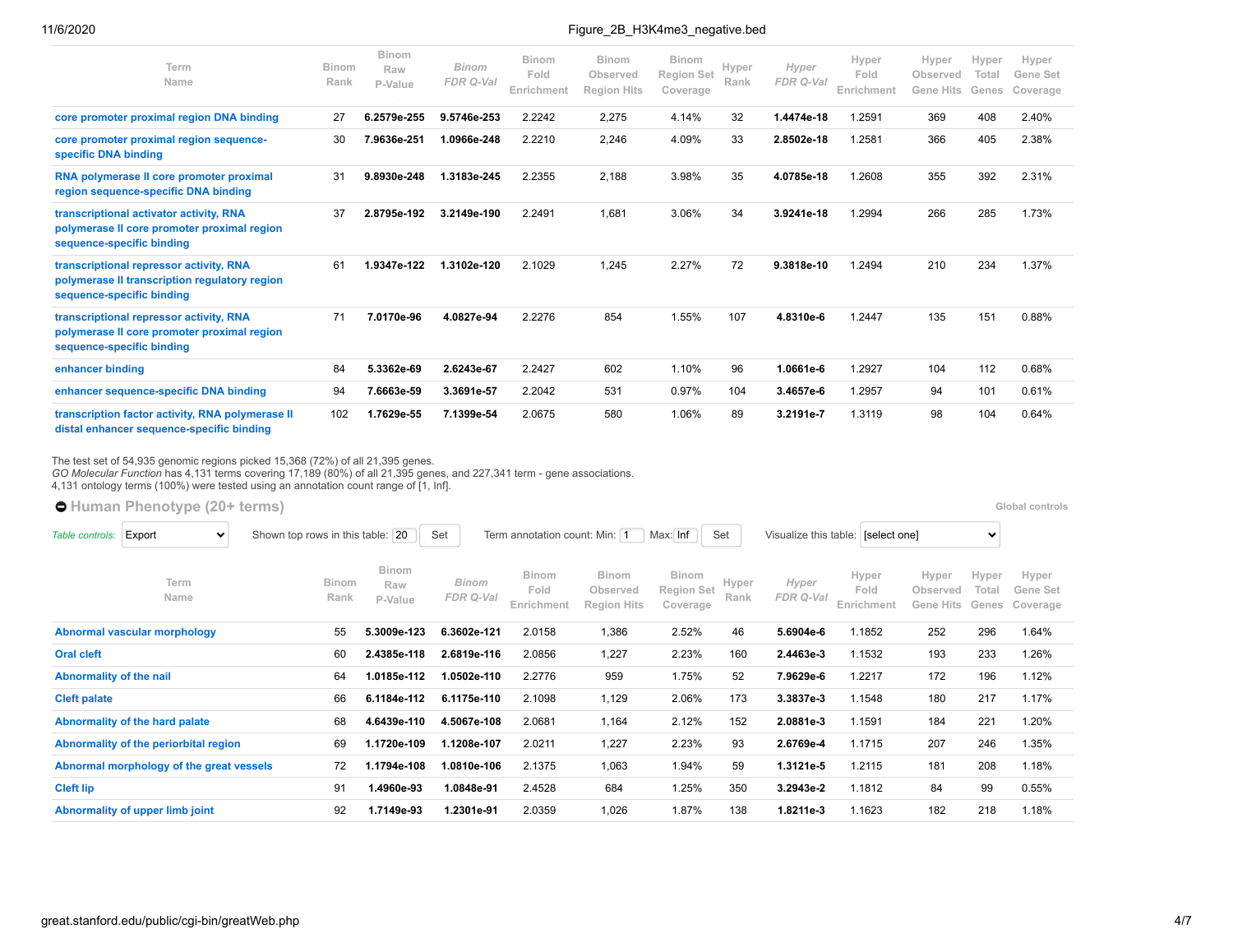| Term<br>Name                                         | <b>Binom</b><br>Rank | <b>Binom</b><br>Raw<br>P-Value | <b>Binom</b><br>FDR Q-Val | <b>Binom</b><br>Fold<br>Enrichment | <b>Binom</b><br>Observed<br><b>Region Hits</b> | <b>Binom</b><br><b>Region Set</b><br>Coverage | Hyper<br>Rank | Hyper<br>FDR Q-Val | Hyper<br>Fold<br>Enrichment | Hyper<br>Observed<br>Gene Hits | Hyper<br>Total<br>Genes | Hyper<br>Gene Set<br>Coverage |
|------------------------------------------------------|----------------------|--------------------------------|---------------------------|------------------------------------|------------------------------------------------|-----------------------------------------------|---------------|--------------------|-----------------------------|--------------------------------|-------------------------|-------------------------------|
| <b>Cleft upper lip</b>                               | 102                  | 8.0710e-86                     | 5.2216e-84                | 2.4203                             | 643                                            | 1.17%                                         | 301           | 2.0478e-2          | 1.1976                      | 80                             | 93                      | 0.52%                         |
| Aplasia/Hypoplasia of the nails                      | 105                  | 1.3364e-85                     | 8.3990e-84                | 2.8127                             | 490                                            | 0.89%                                         | 115           | 8.6456e-4          | 1.2808                      | 69                             | 75                      | 0.45%                         |
| Abnormality of the stomach                           | 112                  | 1.5387e-81                     | 9.0659e-80                | 2.1774                             | 762                                            | 1.39%                                         | 119           | 9.2706e-4          | 1.2040                      | 128                            | 148                     | 0.83%                         |
| Limb joint contracture                               | 117                  | 1.1233e-78                     | 6.3359e-77                | 2.2069                             | 713                                            | 1.30%                                         | 202           | 6.0732e-3          | 1.1773                      | 126                            | 149                     | 0.82%                         |
| Abnormal systemic arterial morphology                | 150                  | 5.2098e-69                     | 2.2920e-67                | 2.0578                             | 734                                            | 1.34%                                         | 190           | 5.1071e-3          | 1.1766                      | 131                            | 155                     | 0.85%                         |
| <b>Congenital malformation of the great arteries</b> | 154                  | 3.2310e-68                     | 1.3845e-66                | 2.0570                             | 726                                            | 1.32%                                         | 136           | 1.7357e-3          | 1.1988                      | 124                            | 144                     | 0.81%                         |
| <b>Clinodactyly</b>                                  | 166                  | 6.0109e-67                     | 2.3895e-65                | 2.0147                             | 750                                            | 1.37%                                         | 262           | 1.3949e-2          | 1.1649                      | 123                            | 147                     | 0.80%                         |
| Aplasia/Hypoplasia involving bones of the<br>thorax  | 175                  | 1.1970e-65                     | 4.5136e-64                | 2.2824                             | 551                                            | 1.00%                                         | 271           | 1.5531e-2          | 1.2017                      | 82                             | 95                      | 0.53%                         |
| <b>Patent ductus arteriosus</b>                      | 180                  | 1.1966e-64                     | 4.3867e-63                | 2.1777                             | 601                                            | 1.09%                                         | 117           | 8.6948e-4          | 1.2375                      | 96                             | 108                     | 0.62%                         |
| <b>Regional abnormality of skin</b>                  | 186                  | 7.9654e-62                     | 2.8260e-60                | 2.0082                             | 697                                            | 1.27%                                         | 316           | 2.3408e-2          | 1.1554                      | 122                            | 147                     | 0.79%                         |
| <b>Flexion contracture of digit</b>                  | 192                  | 2.1325e-60                     | 7.3294e-59                | 2.2161                             | 539                                            | 0.98%                                         | 254           | 1.3234e-2          | 1.1992                      | 87                             | 101                     | 0.57%                         |

The test set of 54,935 genomic regions picked 15,368 (72%) of all 21,395 genes.<br>*Human Phenotype* has 6,599 terms covering 3,215 (15%) of all 21,395 genes, and 244,972 term - gene associations.<br>6,599 ontology terms (100%)

**[Mouse Phenotype Single KO](https://great-help.atlassian.net/wiki/spaces/GREAT/Mouse+Phenotype+Single+KO) (20+ terms) [Global controls](http://great.stanford.edu/public/cgi-bin/greatWeb.php#global_controls_header)** 

| Table controls:   | Export<br>$\checkmark$                   | Shown top rows in this table: | 20                      | Set                       | Term annotation count: Min: 1      |                                                | Max: Inf                                      | Set           | Visualize this table: [select one] |                             |                                | $\checkmark$            |                               |
|-------------------|------------------------------------------|-------------------------------|-------------------------|---------------------------|------------------------------------|------------------------------------------------|-----------------------------------------------|---------------|------------------------------------|-----------------------------|--------------------------------|-------------------------|-------------------------------|
|                   | Term<br>Name                             | <b>Binom</b><br>Rank          | Binom<br>Raw<br>P-Value | <b>Binom</b><br>FDR Q-Val | <b>Binom</b><br>Fold<br>Enrichment | <b>Binom</b><br>Observed<br><b>Region Hits</b> | <b>Binom</b><br><b>Region Set</b><br>Coverage | Hyper<br>Rank | Hyper<br>FDR Q-Val                 | Hyper<br>Fold<br>Enrichment | Hyper<br>Observed<br>Gene Hits | Hyper<br>Total<br>Genes | Hyper<br>Gene Set<br>Coverage |
|                   | neonatal lethality, complete penetrance  | 83                            | 3.9095e-229             | 4.3193e-227               | 2                                  | 2,618                                          | 4.77%                                         | 172           | 5.3002e-15                         | 1.2174                      | 418                            | 478                     | 2.72%                         |
|                   | abnormal craniofacial development        | 105                           | 2.1899e-202             | 1.9125e-200               | 2.1813                             | 1,890                                          | 3.44%                                         | 198           | 1.7458e-13                         | 1.2525                      | 278                            | 309                     | 1.81%                         |
|                   | abnormal cartilage morphology            | 132                           | 1.1321e-171             | 7.8643e-170               | 2.1299                             | 1,694                                          | 3.08%                                         | 133           | 3.7952e-18                         | 1.2987                      | 264                            | 283                     | 1.72%                         |
|                   | abnormal neurocranium morphology         | 151                           | 1.2367e-163             | 7.5106e-162               | 2.2707                             | 1,403                                          | 2.55%                                         | 337           | 2.4650e-9                          | 1.2473                      | 198                            | 221                     | 1.29%                         |
|                   | perinatal lethality, complete penetrance | 157                           | 1.0899e-158             | 6.3659e-157               | 2.2563                             | 1,379                                          | 2.51%                                         | 377           | 1.5142e-8                          | 1.2361                      | 198                            | 223                     | 1.29%                         |
|                   | abnormal eye development                 | 158                           | 1.2594e-158             | 7.3092e-157               | 2.2139                             | 1,436                                          | 2.61%                                         | 359           | 6.3708e-9                          | 1.2318                      | 215                            | 243                     | 1.40%                         |
|                   | abnormal eyelid morphology               | 175                           | 1.5027e-144             | 7.8740e-143               | 2.3014                             | 1,205                                          | 2.19%                                         | 341           | 2.8320e-9                          | 1.2656                      | 170                            | 187                     | 1.11%                         |
|                   | abnormal autopod morphology              | 187                           | 1.6359e-136             | 8.0219e-135               | 2.0005                             | 1,568                                          | 2.85%                                         | 321           | 1.4531e-9                          | 1.2153                      | 268                            | 307                     | 1.74%                         |
|                   | abnormal joint morphology                | 189                           | 6.6141e-136             | 3.2091e-134               | 2.0706                             | 1,434                                          | 2.61%                                         | 226           | 1.8871e-12                         | 1.2560                      | 249                            | 276                     | 1.62%                         |
|                   | abnormal lens morphology                 | 216                           | 7.1003e-115             | 3.0143e-113               | 2.0037                             | 1,314                                          | 2.39%                                         | 309           | 9.6103e-10                         | 1.2334                      | 233                            | 263                     | 1.52%                         |
| abnormal eye size |                                          | 219                           | 3.0325e-114             | 1.2698e-112               | 2.2321                             | 1,015                                          | 1.85%                                         | 718           | 5.9884e-5                          | 1.1977                      | 154                            | 179                     | 1.00%                         |
|                   | abnormal pectoral girdle bone morphology | 225                           | 9.5613e-112             | 3.8968e-110               | 2.1043                             | 1,134                                          | 2.06%                                         | 303           | 8.2954e-10                         | 1.2625                      | 185                            | 204                     | 1.20%                         |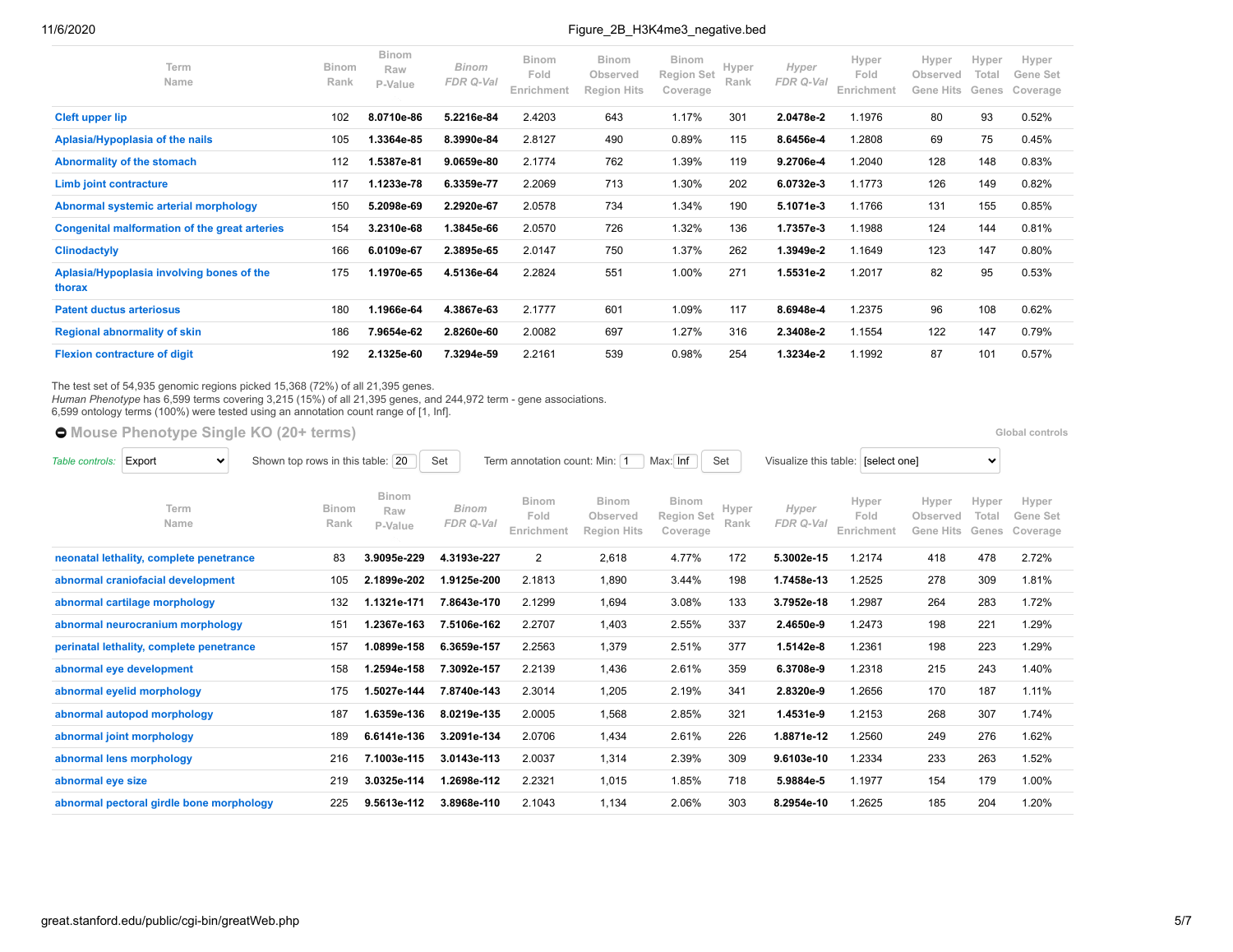| Term<br>Name                                                                | <b>Binom</b><br>Rank | <b>Binom</b><br>Raw<br>P-Value | <b>Binom</b><br>FDR Q-Val | <b>Binom</b><br>Fold<br>Enrichment | <b>Binom</b><br>Observed<br><b>Region Hits</b> | <b>Binom</b><br><b>Region Set</b><br>Coverage | Hyper<br>Rank | Hyper<br>FDR Q-Val | Hyper<br>Fold<br>Enrichment | Hyper<br>Observed<br>Gene Hits | Hyper<br>Total<br>Genes | Hyper<br>Gene Set<br>Coverage |
|-----------------------------------------------------------------------------|----------------------|--------------------------------|---------------------------|------------------------------------|------------------------------------------------|-----------------------------------------------|---------------|--------------------|-----------------------------|--------------------------------|-------------------------|-------------------------------|
| embryonic lethality during organogenesis,<br>incomplete penetrance          | 226                  | 1.5266e-111                    | 6.1943e-110               | 2.0149                             | 1,258                                          | 2.29%                                         | 650           | 1.9651e-5          | 1.1816                      | 202                            | 238                     | 1.31%                         |
| microphthalmia                                                              | 234                  | 8.3082e-108                    | 3.2558e-106               | 2.2303                             | 959                                            | 1.75%                                         | 702           | 4.4846e-5          | 1.2077                      | 144                            | 166                     | 0.94%                         |
| exencephaly                                                                 | 241                  | 1.7946e-103                    | 6.8283e-102               | 2.1256                             | 1,025                                          | 1.87%                                         | 928           | 5.4674e-4          | 1.1686                      | 162                            | 193                     | 1.05%                         |
| abnormal tooth morphology                                                   | 242                  | 1.2199e-102                    | 4.6225e-101               | 2.1111                             | 1,033                                          | 1.88%                                         | 432           | 2.9205e-7          | 1.2427                      | 158                            | 177                     | 1.03%                         |
| abnormal cornea morphology                                                  | 247                  | 7.2808e-101                    | 2.7030e-99                | 2.2119                             | 913                                            | 1.66%                                         | 438           | 3.7754e-7          | 1.2487                      | 148                            | 165                     | 0.96%                         |
| abnormal epidermal layer morphology                                         | 248                  | 9.2816e-101                    | 3.4320e-99                | 2.0386                             | 1,103                                          | 2.01%                                         | 386           | 2.0311e-8          | 1.2302                      | 205                            | 232                     | 1.33%                         |
| lethality throughout fetal growth and<br>development, incomplete penetrance | 253                  | 7.7269e-100                    | 2.8006e-98                | 2.1080                             | 1,008                                          | 1.83%                                         | 784           | 1.1026e-4          | 1.1911                      | 154                            | 180                     | 1.00%                         |
| abnormal renal glomerulus morphology                                        | 266                  | 5.1081e-98                     | 1.7609e-96                | 2.0123                             | 1,108                                          | 2.02%                                         | 353           | 5.4280e-9          | 1.2395                      | 203                            | 228                     | 1.32%                         |

The test set of 54,935 genomic regions picked 15,368 (72%) of all 21,395 genes.<br>*Mouse Phenotype Single KO* has 9,170 terms covering 9,466 (44%) of all 21,395 genes, and 551,620 term - gene associations.<br>9,170 ontology ter

**[Mouse Phenotype](https://great-help.atlassian.net/wiki/spaces/GREAT/Mouse+Phenotype) (20+ terms) [Global controls](http://great.stanford.edu/public/cgi-bin/greatWeb.php#global_controls_header)** 

| Table controls:       | Export<br>$\checkmark$                   | Shown top rows in this table: | 20                             | Set                | Term annotation count: Min: 1      |                                                | Max: Inf                               | Set           |                    | Visualize this table: [select one] |                                       | $\checkmark$            |                               |
|-----------------------|------------------------------------------|-------------------------------|--------------------------------|--------------------|------------------------------------|------------------------------------------------|----------------------------------------|---------------|--------------------|------------------------------------|---------------------------------------|-------------------------|-------------------------------|
|                       | Term<br>Name                             | <b>Binom</b><br>Rank          | <b>Binom</b><br>Raw<br>P-Value | Binom<br>FDR Q-Val | <b>Binom</b><br>Fold<br>Enrichment | <b>Binom</b><br>Observed<br><b>Region Hits</b> | Binom<br><b>Region Set</b><br>Coverage | Hyper<br>Rank | Hyper<br>FDR Q-Val | Hyper<br>Fold<br>Enrichment        | Hyper<br>Observed<br><b>Gene Hits</b> | Hyper<br>Total<br>Genes | Hyper<br>Gene Set<br>Coverage |
|                       | abnormal craniofacial development        | 104                           | 3.5940e-262                    | 3.3089e-260        | 2.1989                             | 2,397                                          | 4.36%                                  | 198           | 2.1192e-18         | 1.2604                             | 354                                   | 391                     | 2.30%                         |
|                       | abnormal eye development                 | 137                           | 3.1929e-224                    | 2.2315e-222        | 2.2484                             | 1,959                                          | 3.57%                                  | 301           | 1.6482e-13         | 1.2461                             | 290                                   | 324                     | 1.89%                         |
|                       | abnormal cartilage morphology            | 151                           | 1.0504e-214                    | 6.6607e-213        | 2.0711                             | 2,256                                          | 4.11%                                  | 120           | 8.8151e-26         | 1.3003                             | 368                                   | 394                     | 2.39%                         |
|                       | perinatal lethality, complete penetrance | 158                           | 2.3018e-208                    | 1.3949e-206        | 2.1959                             | 1,917                                          | 3.49%                                  | 312           | 3.9051e-13         | 1.2443                             | 286                                   | 320                     | 1.86%                         |
| abnormal angiogenesis |                                          | 167                           | 1.5490e-196                    | 8.8811e-195        | 2.0013                             | 2,248                                          | 4.09%                                  | 137           | 1.6146e-23         | 1.2838                             | 379                                   | 411                     | 2.47%                         |
|                       | abnormal autopod morphology              | 174                           | 2.4197e-188                    | 1.3315e-186        | 2.0268                             | 2,089                                          | 3.80%                                  | 314           | 4.1843e-13         | 1.2221                             | 345                                   | 393                     | 2.24%                         |
|                       | abnormal neurocranium morphology         | 179                           | 3.2132e-186                    | 1.7188e-184        | 2.2005                             | 1,707                                          | 3.11%                                  | 360           | 1.2193e-11         | 1.2464                             | 248                                   | 277                     | 1.61%                         |
|                       | abnormal tail morphology                 | 186                           | 5.3958e-182                    | 2.7777e-180        | 2.0082                             | 2,066                                          | 3.76%                                  | 239           | 8.5275e-16         | 1.2371                             | 367                                   | 413                     | 2.39%                         |
|                       | abnormal joint morphology                | 189                           | 8.5176e-181                    | 4.3151e-179        | 2.1142                             | 1,814                                          | 3.30%                                  | 214           | 4.5683e-17         | 1.2686                             | 308                                   | 338                     | 2.00%                         |
|                       | abnormal palate morphology               | 196                           | 3.2595e-177                    | 1.5923e-175        | 2.0465                             | 1,921                                          | 3.50%                                  | 405           | 1.0878e-10         | 1.2187                             | 288                                   | 329                     | 1.87%                         |
|                       | abnormal neural tube closure             | 198                           | 6.5162e-177                    | 3.1511e-175        | 2.0368                             | 1,940                                          | 3.53%                                  | 396           | 8.7964e-11         | 1.2041                             | 333                                   | 385                     | 2.17%                         |
|                       | abnormal eyelid morphology               | 204                           | 1.5765e-171                    | 7.3997e-170        | 2.1930                             | 1,585                                          | 2.89%                                  | 289           | 9.6899e-14         | 1.2739                             | 237                                   | 259                     | 1.54%                         |
|                       | abnormal spinal cord morphology          | 215                           | 5.9663e-163                    | 2.6571e-161        | 2.0183                             | 1,829                                          | 3.33%                                  | 223           | 2.6228e-16         | 1.2619                             | 310                                   | 342                     | 2.02%                         |
|                       | abnormal forebrain development           | 218                           | 1.3470e-161                    | 5.9163e-160        | 2.1687                             | 1,531                                          | 2.79%                                  | 409           | 1.3220e-10         | 1.2448                             | 228                                   | 255                     | 1.48%                         |